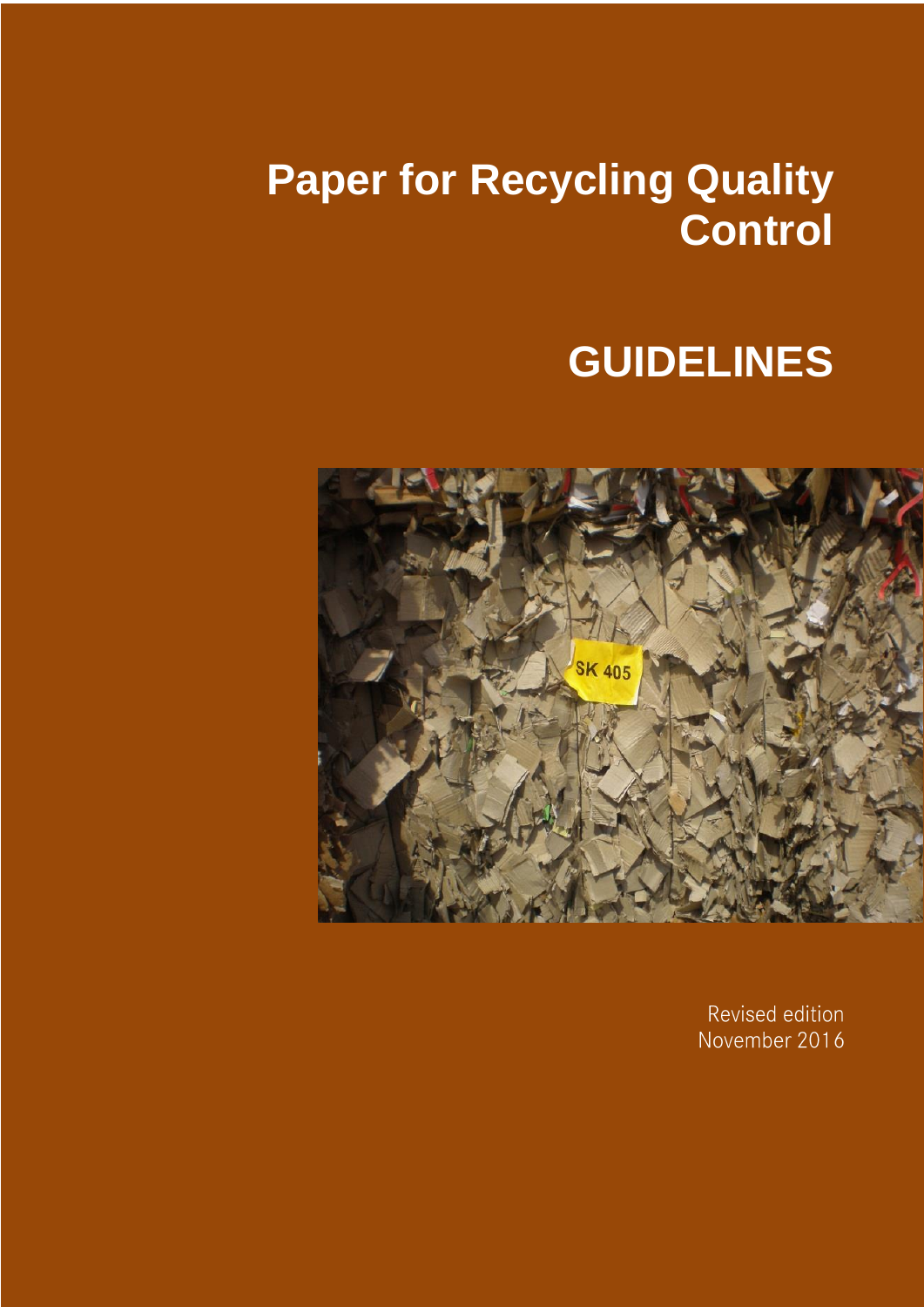# **Introduction**

The European Standard EN 643, European list of standard grades of paper and board for recycling, is the basic document to be used by industry professionals in the buying and selling of paper for recycling. Interested parties should order the EN 643 from their respective national standardisation body<sup>1</sup>. The standard was revised in 2013 and published in February 2014. It defines what the different grades of paper for recycling can and cannot contain as well as defining prohibited materials and unwanted materials. It also sets maximum tolerance levels by grade for unwanted materials.

Specific agreements between buyer and supplier for grades with special specifications might still be necessary to meet individual requirements. However, general recommendations are needed to facilitate a common understanding of the standard.

To achieve greater harmonisation, to improve the implementation of the EN 643 Standard and to facilitate commercial relationships between paper mills and paper for recycling suppliers, these guidelines contain recommendations regarding paper for recycling quality controls for paper for recycling suppliers and paper mills.

-

 $1$  www.cen.eu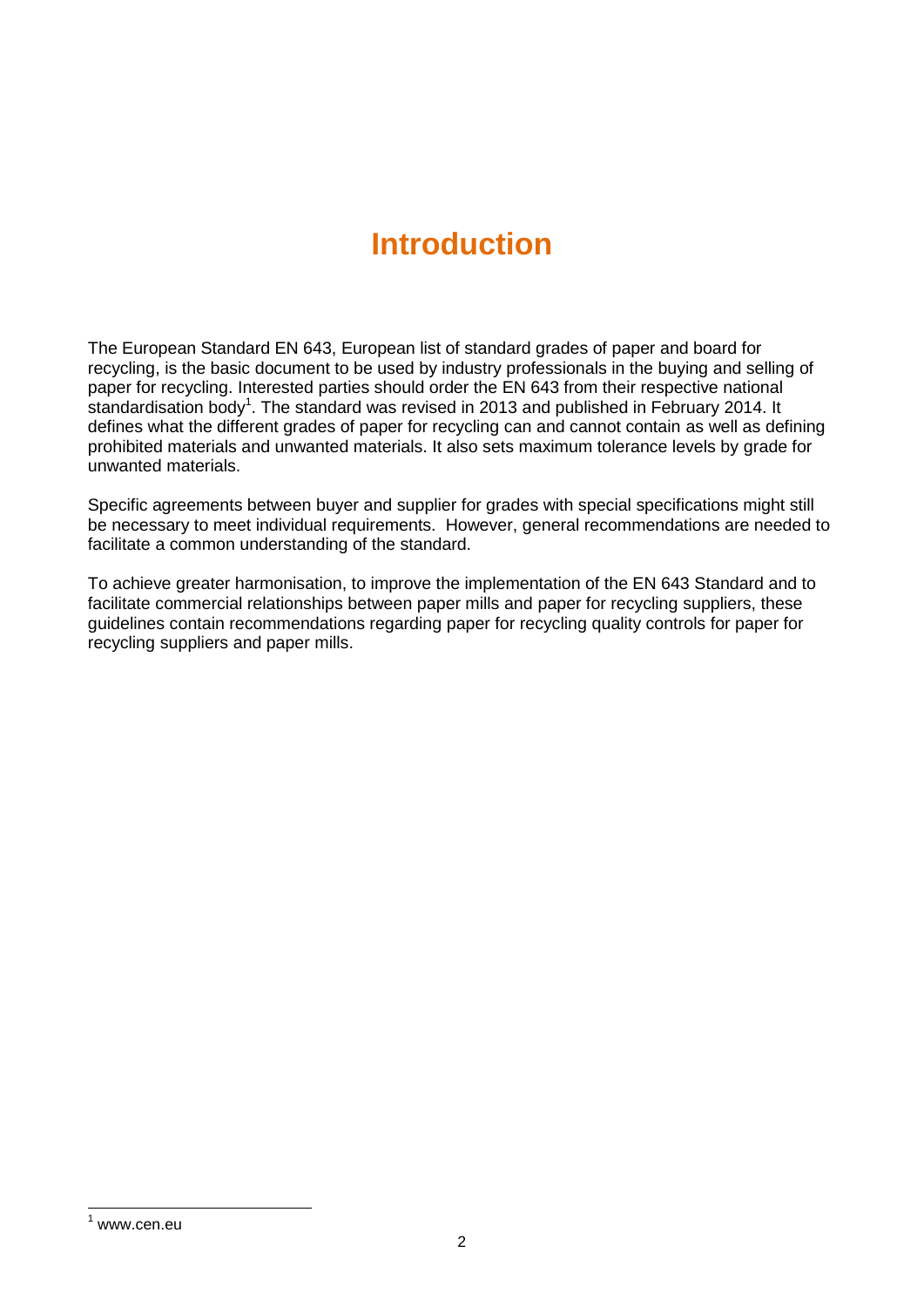# **Guidelines**

# **1) Description of the procedure of mutual agreement, standard terms and conditions (including baling and transport conditions) should be indicated as part of the general conditions for supplier approval.**

- A description of the procedure of mutual agreement should be made. If both parties agree, an external audit may be ordered to support the procedure of mutual agreement.
- Reference to ISO should be made when the paper for recycling supplier or paper mill holds a certificate. ISO or equivalent schemes or certificates are recommended.
- Baling conditions should be clearly defined and mentioned to the supplier by the buyer.
- Transport:
	- minimum tonnage by delivery
	- transport conditions
	- compliance with time schedule as agreed by both parties
	- safety

# **2) Training and education for employees from both sides with common background should be recommended. Quality controllers should be independent from the commercial department.**

#### **3) Reference to the EN 643 Standard should be made by the contractors.**

- The EN 643 Standard gives a general description of the standard grades by defining what they do and do not contain.
- Reference to the EN 643 Standard should be clearly made in each contract with regards to the classification of paper for recycling.
- The EN 643 Standard is for use by industry professionals, organisations and individuals with an interest in the paper for recycling sector to assist in the buying and selling of this raw material intended for recycling by the paper and board industry.
- It is not the purpose to specify all the qualities of paper and board for recycling that exist in the different markets, but rather to define those qualities most commonly traded in Europe. The description of the grades is brief, and for this reason it is recognised that specific agreements between buyer and supplier for grades with special specifications may be necessary to meet individual requirements.

# **4) Paper for recycling buyers and suppliers should be aware of the quality control procedures and system used by the paper for recycling supplier and the paper mill before the first contract is signed between them.**

- A description of the paper for recycling quality control procedures and system installed and operated by the paper for recycling supplier should be given by the supplier to the buyer before the first contract is signed between them. Any substantial modification (a new test for instance) should be communicated to the buyer.
- A description of the paper for recycling quality control procedures and systems installed and operating at the paper mill should be given by the buyer to the supplier before the first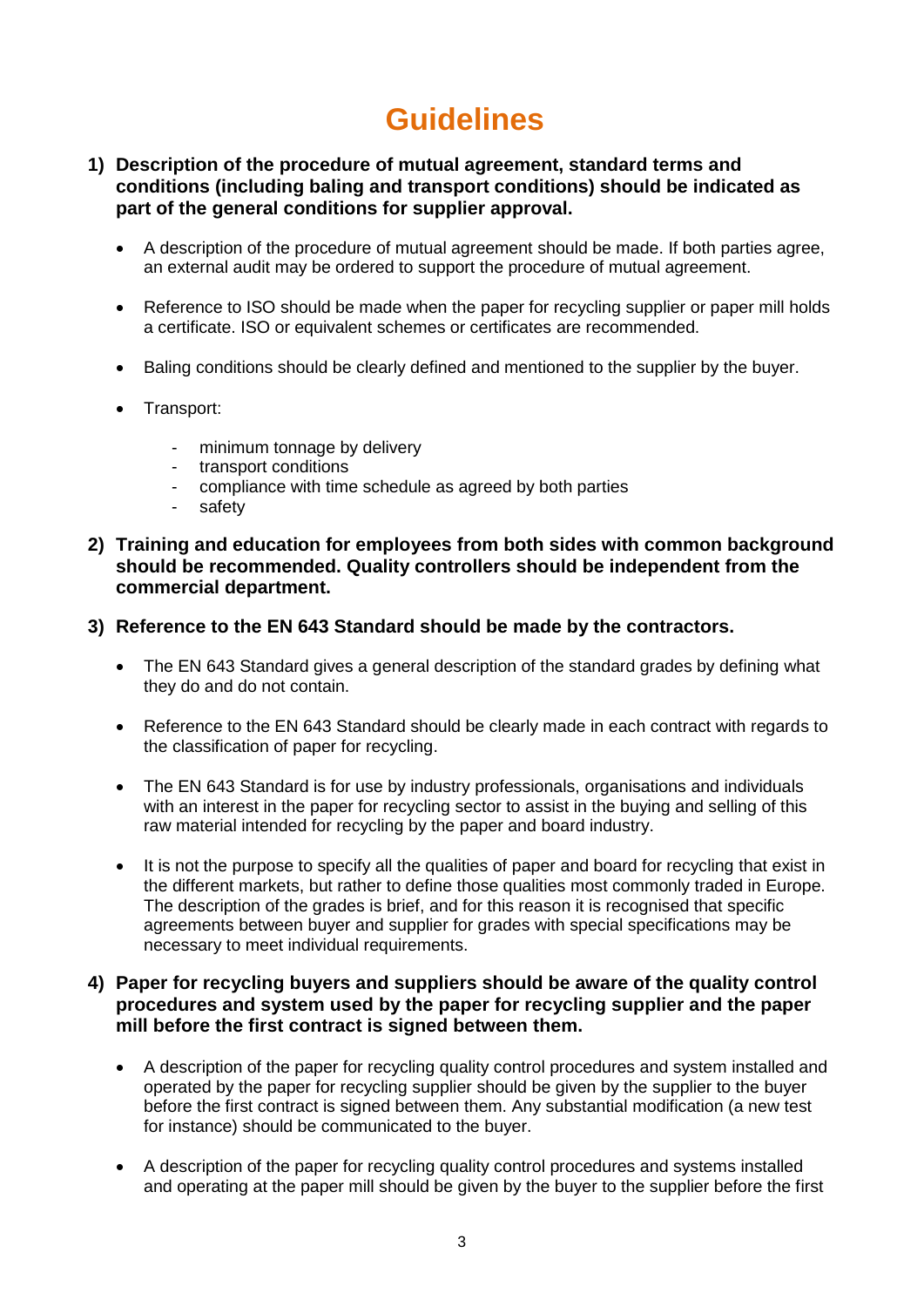contract is signed between them. Any substantial modification (a new test for instance) should be communicated to the supplier.

# **5) Information should be given through a delivery document by the suppliers to the buyers for every delivery to the paper mill.**

- One delivery document has to be established per load and a copy has to be given to the paper mill.
- The delivery document must as a minimum include:
	- The information needed to meet all European and National legal requirements associated with the movement and delivery of the material.
	- The identification of the contract partner, with an identification number (if it exists) or a name
	- If applicable, the supplier code according to the European Recovered Paper Identification System
	- The identification of the trailer
	- The delivered grade: numerical code according to the EN 643. Special "mill grades" are possible.
	- The weight
	- The number of bales or bulk
- Paper mills may ask for a declaration from the supplier about the origin of the material in relation to the EN 643 Standard.

# **6) Definition of Quality Control**

# **6.1. By the paper for recycling suppliers**

Visual controls and use of calibrated weighbridge should be considered as a minimum. However it is recommended that further consideration should be given to introducing objective measurement in line with the quality controls at the paper mills below. Results of the quality controls made at the paper mills and by the paper for recycling suppliers can be available on request on a reciprocity basis.

# **6.2. At paper mills**

Quality Control consists of checking at least the following parameters that define the quality of the paper for recycling received in a load delivered to a paper mill:

- the grade as described in EN 643;
- the bale condition (if it is delivered in bales);
- the moisture content, and;
- the unwanted materials content.

There should always be an inspection which starts with an assessment that the load delivered is the correct EN 643 grade as ordered and the presentation of the load is safe to enter the mill. The principal condition for the global inspection procedure is that inspection must be consistent with all loads checked upon arrival at the mill. The global inspection procedure includes visual inspection and, where possible, other objective measurements. Visual inspection consists of a visual evaluation of all loads by experienced staff.

#### **6.3. Grades covered**

The procedures referred to in the following paragraphs apply to all grades of paper for recycling and board, as described in EN 643 – European List of Standard Grades of Paper and Board for recycling.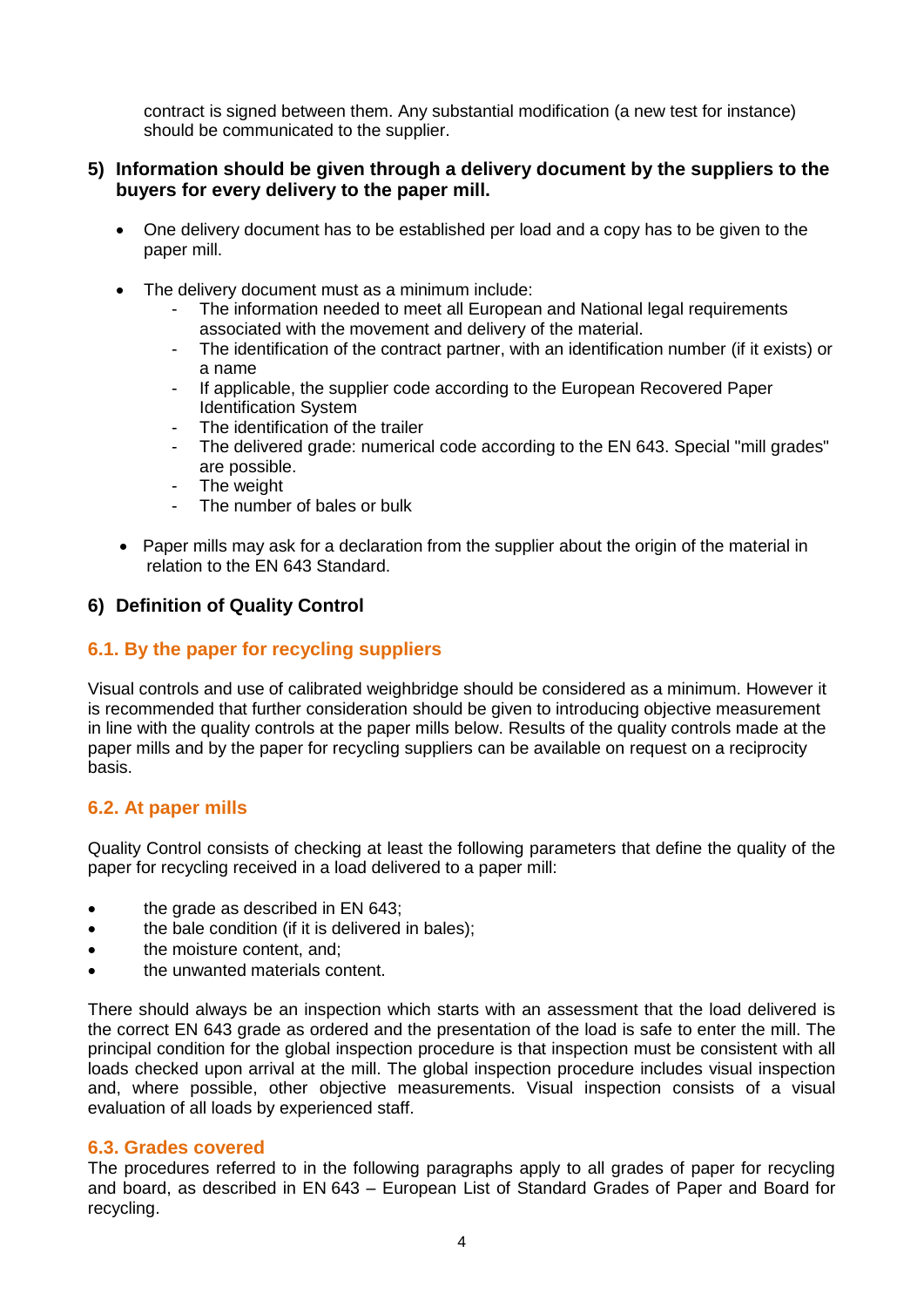# **6.4. Inspection procedure (see p.12)**

Definition of the parameters to be checked:

# **The delivery meets the grade as described in EN 643**

All loads should have the EN 643 grade clearly marked on the delivery document.

# **Bale condition**

The quality of the bales delivered should be evaluated according to the following criteria:

- Parallel wires highly recommended, loose wires are not allowed;
- Density, form, size, weight and any other parameters requested by the mill.
- Bale identification according to the European Recovered Paper Identification System

#### **Moisture content**

Moisture content is defined in EN 643: "Paper for recycling and board will, in principle, be supplied with moisture of not more than the naturally occurring level of 10%". Where the moisture content is higher than 10 % (of air dried weight), the additional weight in excess of 10 % may be claimed back – with the method of testing and sampling to be agreed between buyer and seller.

#### **Unwanted materials**

Unwanted materials are defined in EN 643 as follows:

- Non-paper components;
- Paper and board not according to grade description
- Paper and board detrimental to production.
- Paper not suitable for deinking (if applicable).

#### **Further parameters**

Other parameters may be checked such as age, odour, wetness and/or dirty paper, mould growth and any other limiting parameters set by the mill.

#### **Procedure**

The first step and the visual control, as described below, should be considered as the minimum action to be carried out by the mill. The second step is highly recommended.

# **6.4.1. First step: general control**

The aim of the general control is to decide on the acceptance, conditional acceptance or refusal of the load. Conditions of acceptance and rejection of the load should be harmonised at European level.

- Mills can reject loads supplied when the delivery documentation is incorrect.
	- If the grade supplied is not suitable for the mill, the load will be refused.
- The purpose of the first visual inspection is to make an initial assessment of the load's suitability for acceptance. Additional checks or tests may follow.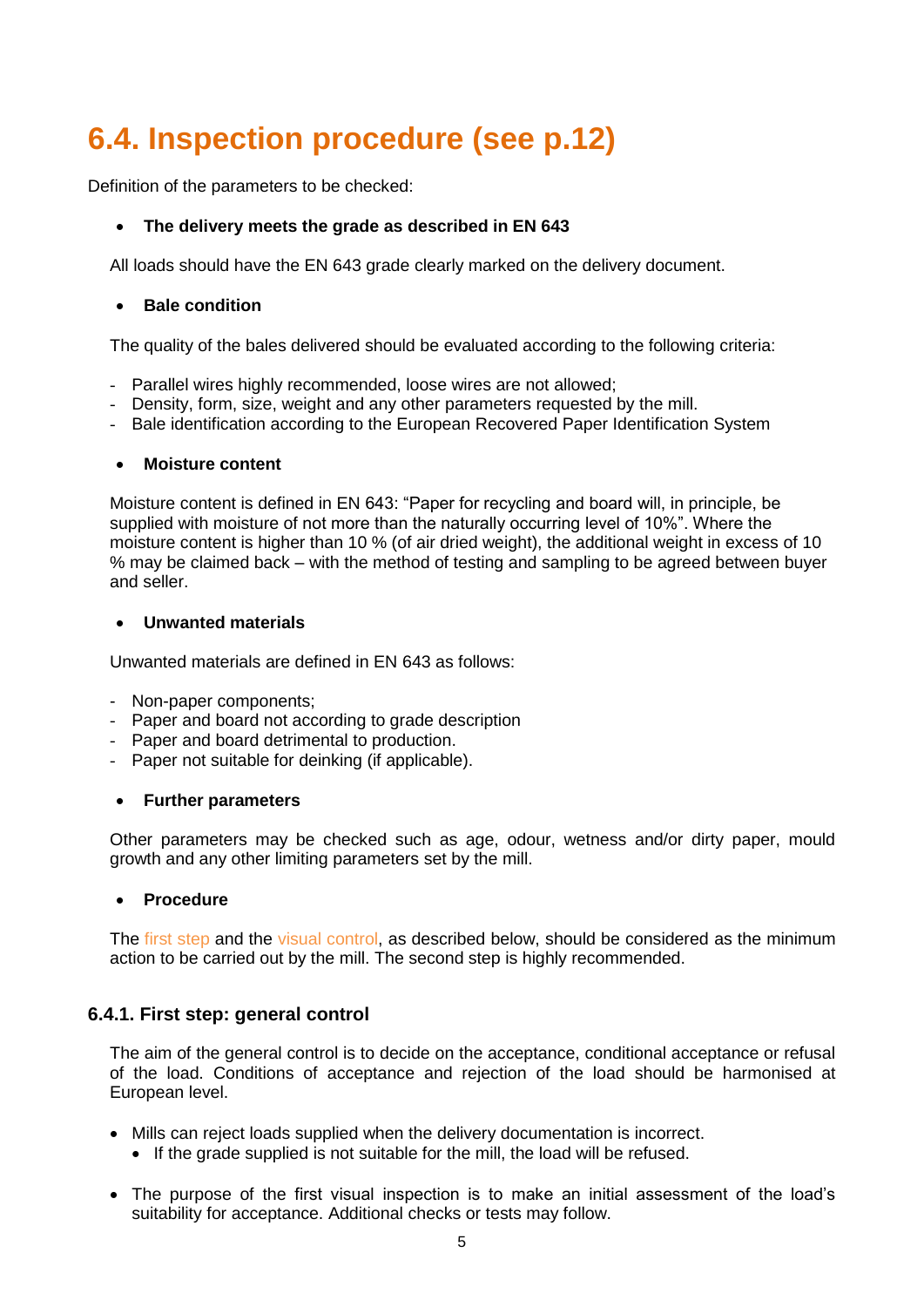- This visual inspection leads to acceptance, conditional acceptance or refusal.
- Conditional acceptance implies that the paper for recycling will have additional controls.
- A load can be entirely or partially refused / accepted.
- The specific parameters that constitute a refusal are stated by the paper mill to the supplier.

# **6.4.2. Specific Guidelines for baling conditions, control of moisture content and content of unwanted material**

# **6.4.2.1. Guidelines on the control of baling conditions**

Bales must be made in such a way that they can be handled, transported and stored in a safe and cost-efficient manner in the mill. Right-angled and well-pressed bales with parallel wires are highly recommended.

The use of the European Recovered Paper Identification System is recommended. The letters and figures of the codes have to be marked on the surface of the bales e.g. by spraying, painting, attached paper labels, etc. The substances used must comply with the article 3 of Regulation 1935/2004/EC (food contact) and must not be detrimental to the recyclability of the paper for recycling.

Upon reception at the mill, mill staff will check:

- If the lorry is coming with a delivery note of the final supplier
- If there is all the information needed in the delivery note
- If the mark on the bales is the one assigned to this supplier
- If the quality corresponds to the EN643 grade marked (where applicable)

Some minimum requirements regarding the baling conditions should be respected.

#### *Minimum bale requirements:*

Minimum weight of a bale: 400 kg

1st category: "Medium Bales"

- Dimensions of the bales:
- Length: between 1m and 1.50m
- Height and width: between 0.75m and 1.25m
- Weight: from 400 kg to 800 kg

2nd category: "Big Bales"

Dimensions of the bales:

- Length: between 1m and 2.50m
- Height and width: between 0.75m and 1.25m
- Weight: from 700 kg and more

The optimum weight to be loaded on each truck should be the maximum legally permitted.

\* specific modifications may be agreed between the supplier and the paper mill

#### *Effects of the inspection results*

Three results are possible:

 $-$  The quality of the bale condition is satisfactory and acceptable: acceptance without remarks.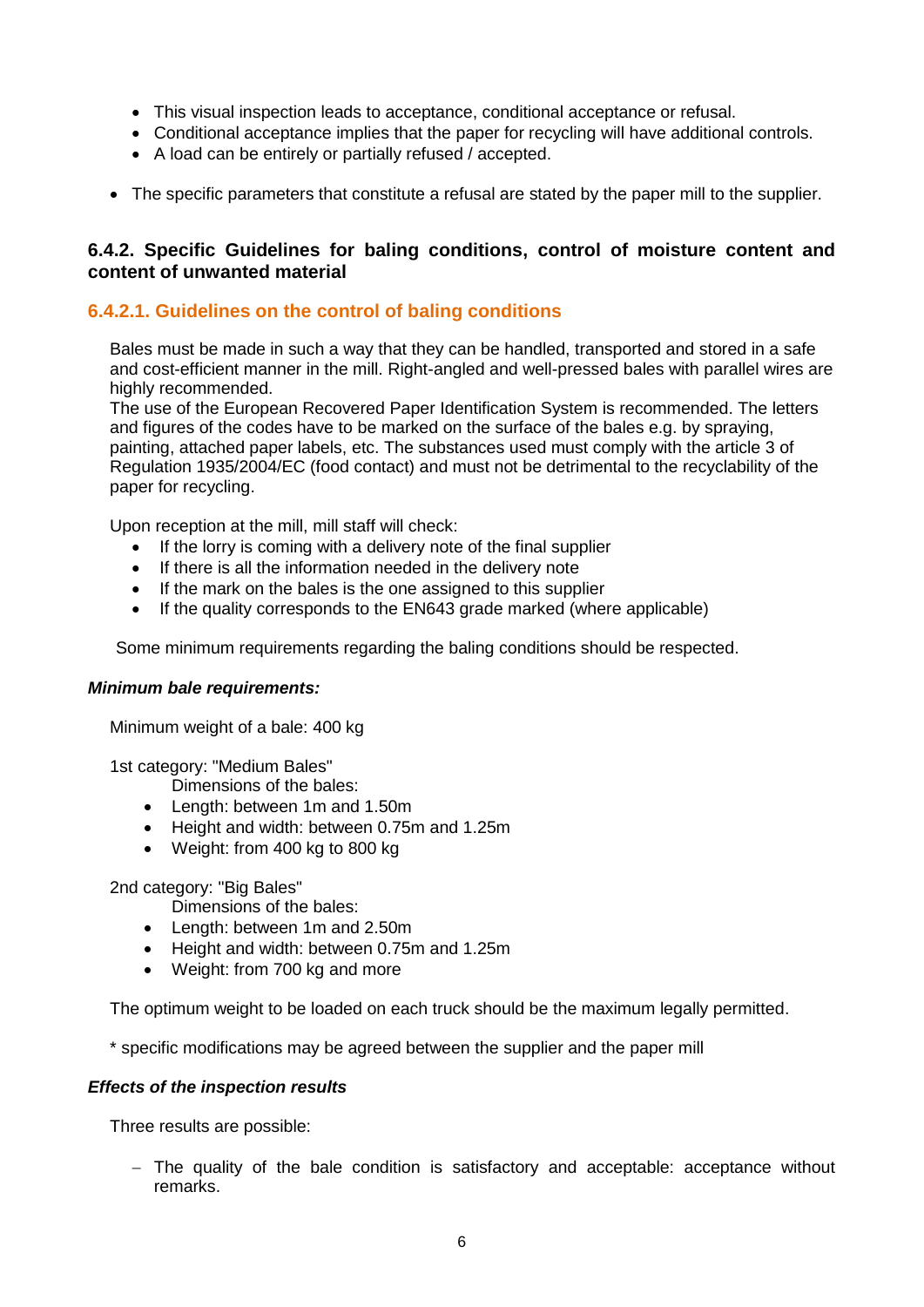- The quality of the bale condition is unsatisfactory but acceptable: acceptance with remarks; the supplier should be informed every time this occurs.
- $-$  The quality of the bale condition is unsatisfactory and unacceptable: the paper for recycling will be refused.

\* When non-conforming material is found, corrective action should be agreed between the buyer and the supplier.

# **6.4.2.2. Guidelines for the moisture control of paper for recycling**

#### **Definition of moisture content**

• The definition for moisture content is the one stated in the EN 643:

"Paper and board for recycling will, in principle, be supplied with moisture of not more than the naturally occurring level. Where the moisture content is higher than 10% (of air dried weight), the additional weight in excess of 10% may be claimed back – with the method of testing and sampling to be agreed between buyer and seller".

#### **Control procedure**

- Control should be made systematically and every load should be examined.
- Testing should be done for all loads.
- The same number of bales (in case of bales), chosen at random, should be tested from each load.
- If testing is not done for all loads, but a significant content of moisture is visually detected in a load, moisture measurement should be made, even if it was not planned.

#### **Measurement**

The first step consists of an evaluation of the moisture content by visual inspection. INGEDE method 7 recommends the following for the visual inspection of moisture: "At five representative spots distributed as evenly as possible along the sides of the pile of unloaded recovered paper, moisture tests are to be carried out which are able to detect potential conspicuous moistening. In case of excessive moistening, the moisture content should be measured."

The result of the visual inspection might lead to the acceptance of the load without further inspection, a conditional acceptance or refusal depending on a gravimetric inspection or technical measurement. Visual inspection alone can only lead to the acceptance or nonacceptance of the material. Conditionally accepted material should be measured with the following objective procedures and devices:

#### *For bales:*

Measurement can be done through several methods:

- By opening chosen bales. At least one sample should be taken from the load and oven-dried.
- By taking at least one sample of the load by core-drilling devices. The sample should then be oven-dried.
- By technical measurement such as electromagnetic devices, Near Infrared (NIR) scanners and microwave solutions (see annex).

#### *For loose material:*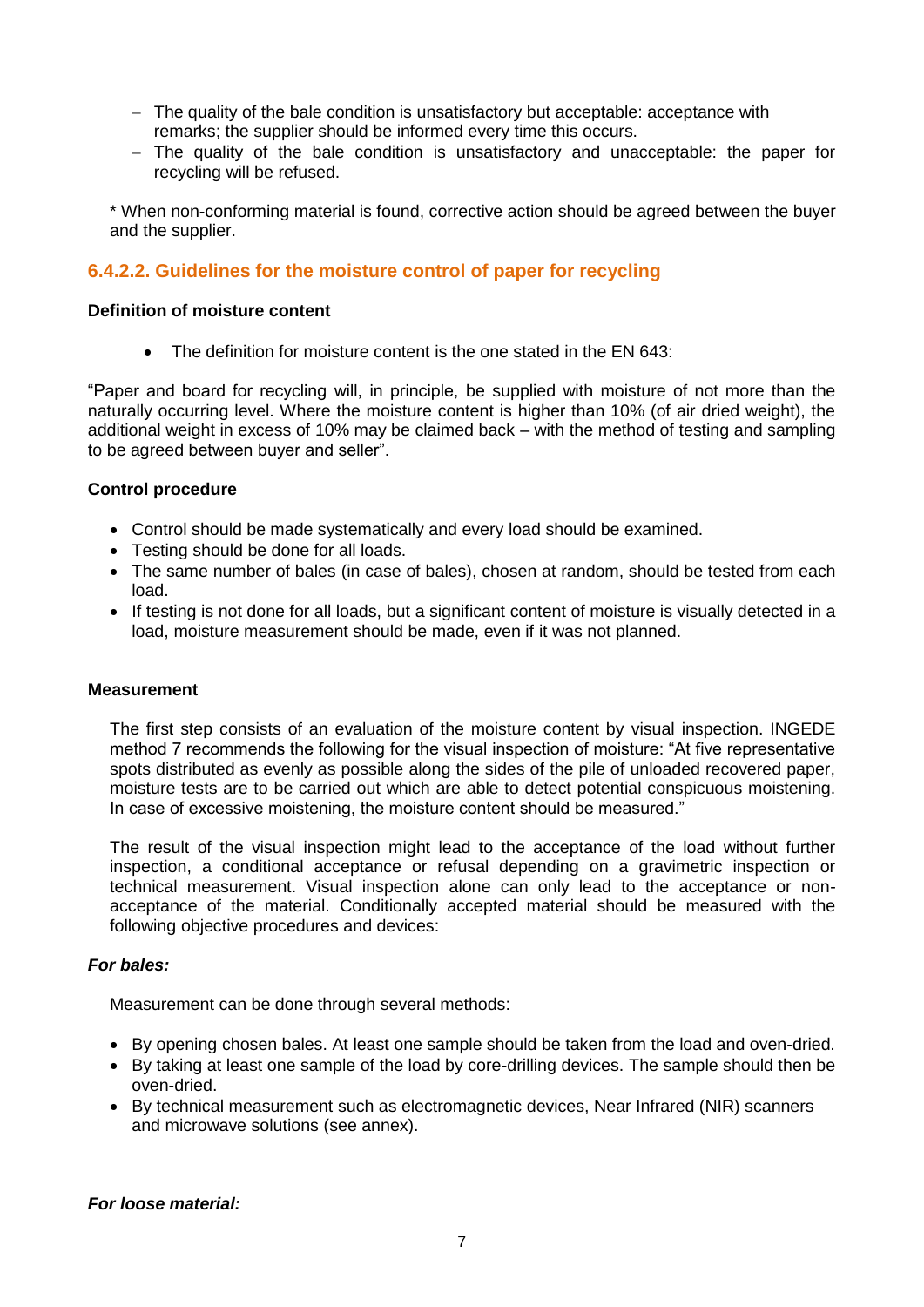- By a gravimetric method: A gravimetric method consists of evaluating the moisture content present in a sample. The sampling method is described in INGEDE method 7.
- By technical measurement. There are several devices on the market to measure the moisture content including for loose material. It is highly recommended to use devices that are recognised by technical institutes. Technical devices are widely and increasingly used by the industry (e.g. electromagnetic devices, Near Infrared (NIR) scanners, microwave solutions). A regular calibration should take place following the recommendations of the device manufacturers to be assured of the correct functioning of these devices.

#### *Impact of the inspection results:*

- Under 10% of moisture content, the load is accepted.
- Over 10% of moisture content and below maximum tolerance, the difference between the content measured and 10% will be discounted as a percentage of the weight of the load and the cost of transport for ex-works purchasing.
- Over maximum tolerance<sup>2</sup>, the load is rejected.

#### *Information to suppliers:*

- If a load is refused because the moisture content is too high, the decision should be communicated directly to the supplier.
- Results should be communicated to suppliers on a regular basis.
- When non-conforming material is found, corrective action should be agreed between the buyer and the supplier.

#### *Database:*

- The moisture content of the loads is one of the main criteria when mills evaluate their suppliers.
- Inspection results should be documented with the information about the load, the grade and the supplier. The result must be filed in order to help the evaluation of suppliers.

# **6.4.2.3. Guidelines for the control of unwanted materials**

#### **Definition of Unwanted Materials**

- The definition for unwanted materials is the one stated in the EN 643
- The elements to be controlled are non-paper components, paper and board not according to grade description, paper and board detrimental to production and paper not suitable for deinking (if applicable).

#### **Control Procedure**

-

The aim of this procedure is to evaluate the proportion of unwanted materials in a load paper for recycling delivered to the paper mills.

- Testing should be done for all loads.
- The same number of bales, chosen at random, should be taken from each load.

#### **First step: visual inspection (obligatory minimum)**

 $2$  Maximum tolerance is to be defined between the buyer and the seller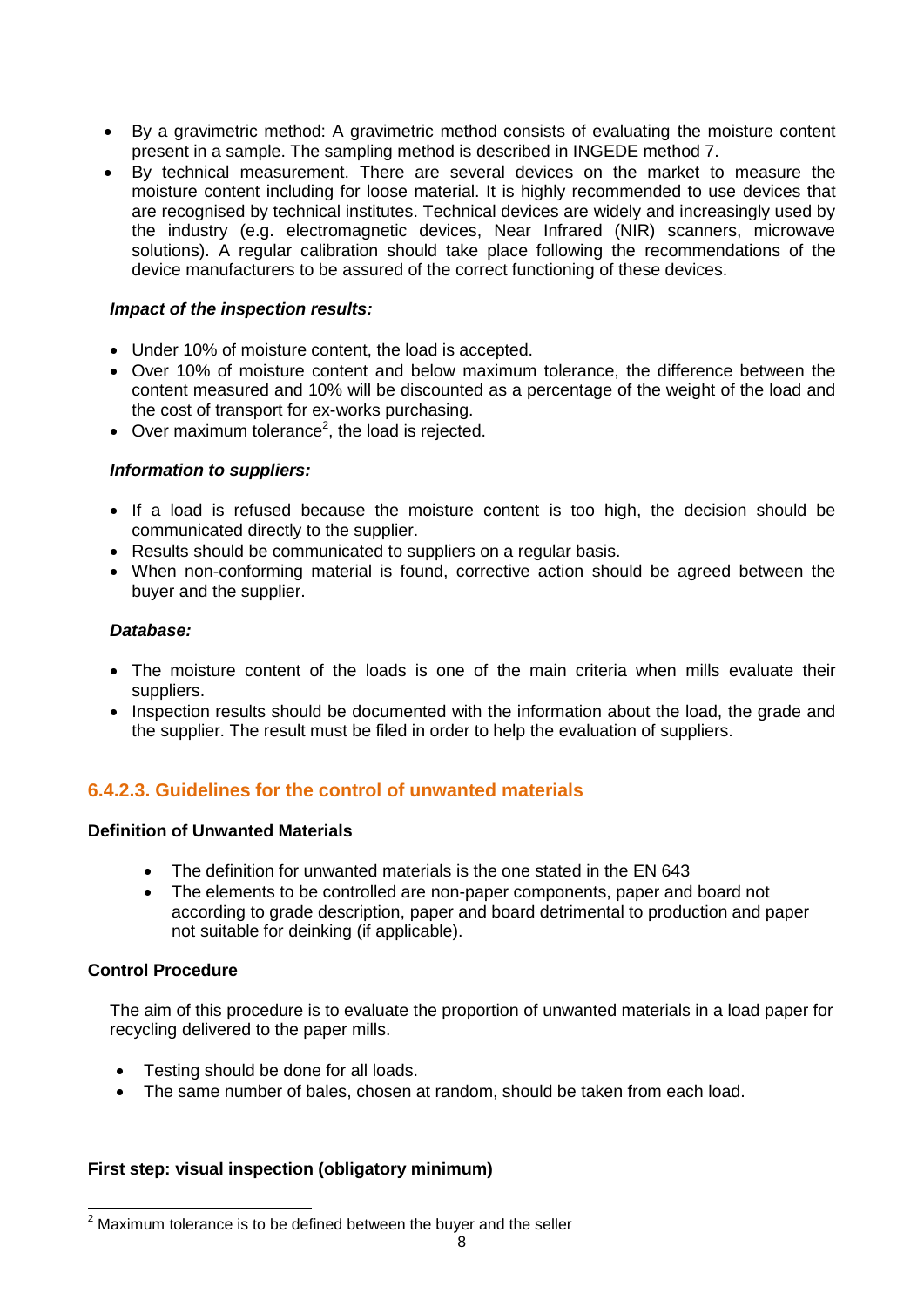This procedure defines the minimum control to be carried out by the mill:

- It consists of an evaluation of the unwanted material content by visual inspection. The result of the visual inspection might lead, without further inspection, to acceptance or refusal of the load. Some further inspection might be needed (see second step) and lead to conditional acceptance;
- If a significant presence of unwanted materials is visually detected in a load, and if this load has not been refused, the inspection by measurement of the unwanted materials should be done, even if it was not planned;
- The visual measurement should be supported with statistical methods. This method should be agreed upon between suppliers and buyers in order to be effective.

# **Second step: advanced visual inspection and/or gravimetric method**

 This procedure defines an additional examination (advanced visual inspection and/or gravimetric method) to be carried out by mills further to the visual inspection, which could lead to conditional acceptance.

# **The advanced visual inspection**

- Regarding Deinking grades of paper for recycling, INGEDE detailed the advanced visual inspection (methods 7 & 8):
	- For 1.11.00 (INGEDE method 7 for loose material): This method describes the recommendations for an advanced entry inspection and the whole procedure of entry inspection with several quality parameters to be checked: (general condition of the delivery, odour, mouldy and rotting, moisture, delivery presentation, age as well as Paper for Recycling composition. It describes also how to check the visual assessment results and to make a good calibration;
	- For 1.06 (including subgrades), 1.09.00, 1.11.00 and 2.01.00 (INGEDE method 8 for bales in addition to method 7): This method describes how to prepare the load for the entry inspection and gives recommendations on the sampling from the bales. The following quality parameters are to be analysed; (general condition of the delivery, odour, mouldy and rotting, moisture, age as well as Paper for Recycling composition) - proportion of various wanted and unwanted materials.

The gravimetric method/sample weighing

- It consists of weighing the quantity of unwanted materials present in a sample;
- There is no standardised method for the time being for all grades but it is recommended to always take the same representative sample and at least one sample from the load. For graphic paper grades INGEDE provides the INGEDE method 14 for sampling and the determination of the composition. For baled material also method 8 describes the sampling. A core-drilling device can be used to get a good sample from bales;
- A quantitative measurement of the unwanted material content is made from the sample taken. The unwanted materials obtained have then to be weighed and its proportion calculated as a percentage of the weight of the full sample taken..

#### *Technical solutions*

 Technical solutions are available on the market and increasingly used to measure the content of unwanted materials (e.g. Near Infrared (NIR) scanners for non-paper components). A regular calibration should take place following the recommendations of the device manufacturers to be assured of the correct functioning of these devices.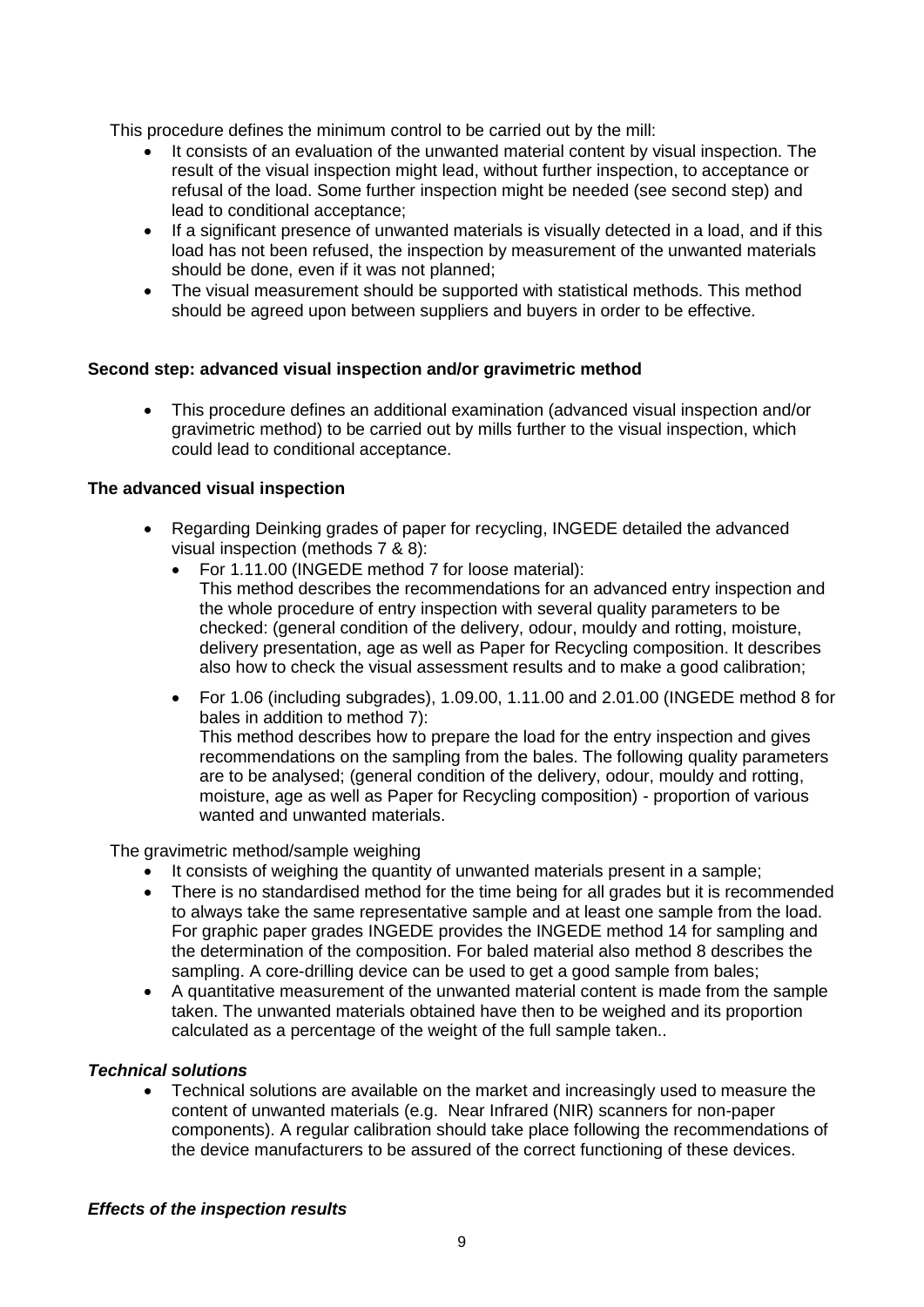- The EN 643 Standard establishes maximum tolerance levels for non-paper components defined by grade.
- The EN 643 Standard also establishes tolerance levels for total unwanted material defined by grade.
- It also establishes that excess of the tolerance levels lead to non-standard grades of paper for recycling.
- Buyer and seller should agree on the consequences of an excess against the EN 643 maximum tolerance levels (refusal or regrading).
- In case of an agreement between the two parties on a re-grading, the measurement result should be in principle, completely applied as a reduction of the weight of the load, the transport cost for ex-work prices and the disposal costs to the mill associated with the unwanted materials;
- Cost inherent to the taking back of the products, or if necessary their elimination, as well as the transport cost, should be the supplier's responsibility.

#### *Information to Suppliers*

- If a load is refused because the unwanted material content is too high, the decision should be communicated directly to the supplier.
- If the content of unwanted materials leads to a regrading, the result of the control should be communicated directly to the supplier.
- Results should be communicated to suppliers on a regular basis.
- When non-conforming material is found, corrective action should be agreed between the buyer and the supplier.

# *Database*

- Unwanted materials content of the loads is one of the main criteria when mills evaluate their suppliers.
- Inspection results must be documented with the information about the load, the grade and the supplier. The result must be filed in order to help the evaluation of suppliers.

# **6.4.3. Further parameters**

Further inspection to measure other characteristics of the paper for recycling delivered against the delivery document, the EN 643 specifications or the agreed specifications between the paper mill and the supplier will be undertaken.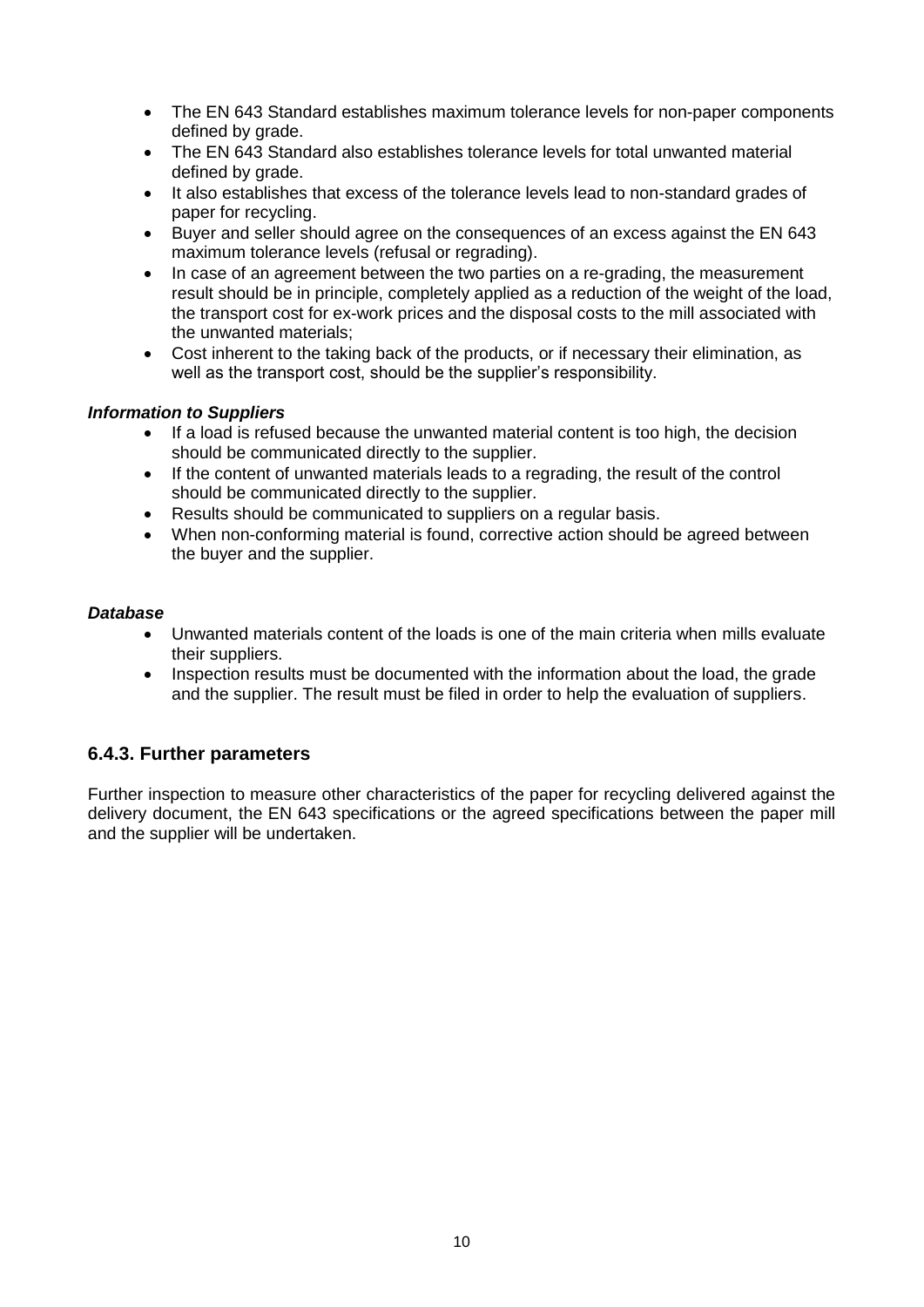# **7) Information to suppliers**

- If a load is refused, the decision should be communicated directly to the supplier, as agreed between the two partners.
- If the load is re-graded or if there is a change in price or weight, the decision should be communicated directly to the supplier.
- In general, results should be communicated to the supplier on a regular basis.

### *Database*

- All relevant information in addition to grade and volume on the paper for recycling delivered by the supplier should be recorded in a database.
- Inspection results must be documented with the information about the load, the grade and the supplier. The result must be filed in order to help the evaluation of suppliers.

#### *Evaluation of the supplier*

- The supplier should be evaluated on a regular basis.
- The bale condition, moisture content, unwanted materials content and the comparison between what has been announced in the delivery note and what has actually been supplied are the main criteria of a supplier evaluation.

# *Training*

- Each mill should establish a training period before considering new staff to be in charge of visual control, which consists of an evaluation by experience with as many objective criteria as possible.
- During the training period, new staff should be supported by experienced staff in order to get a full understanding of as much objective criteria as possible to evaluate Paper for Recycling quality.
- Gaining experience in a supplier's depot is recommended.
- General methods of training should be developed.
- **8) The procedure to solve conflicts and reach a global acceptance of the results by both sides should be settled between the individuals according to their own agreements.**
- **9) The conditions and the limits of the ownership of the paper for recycling and the responsibility for the materials delivered should be clearly established between the supplier and the buyer.**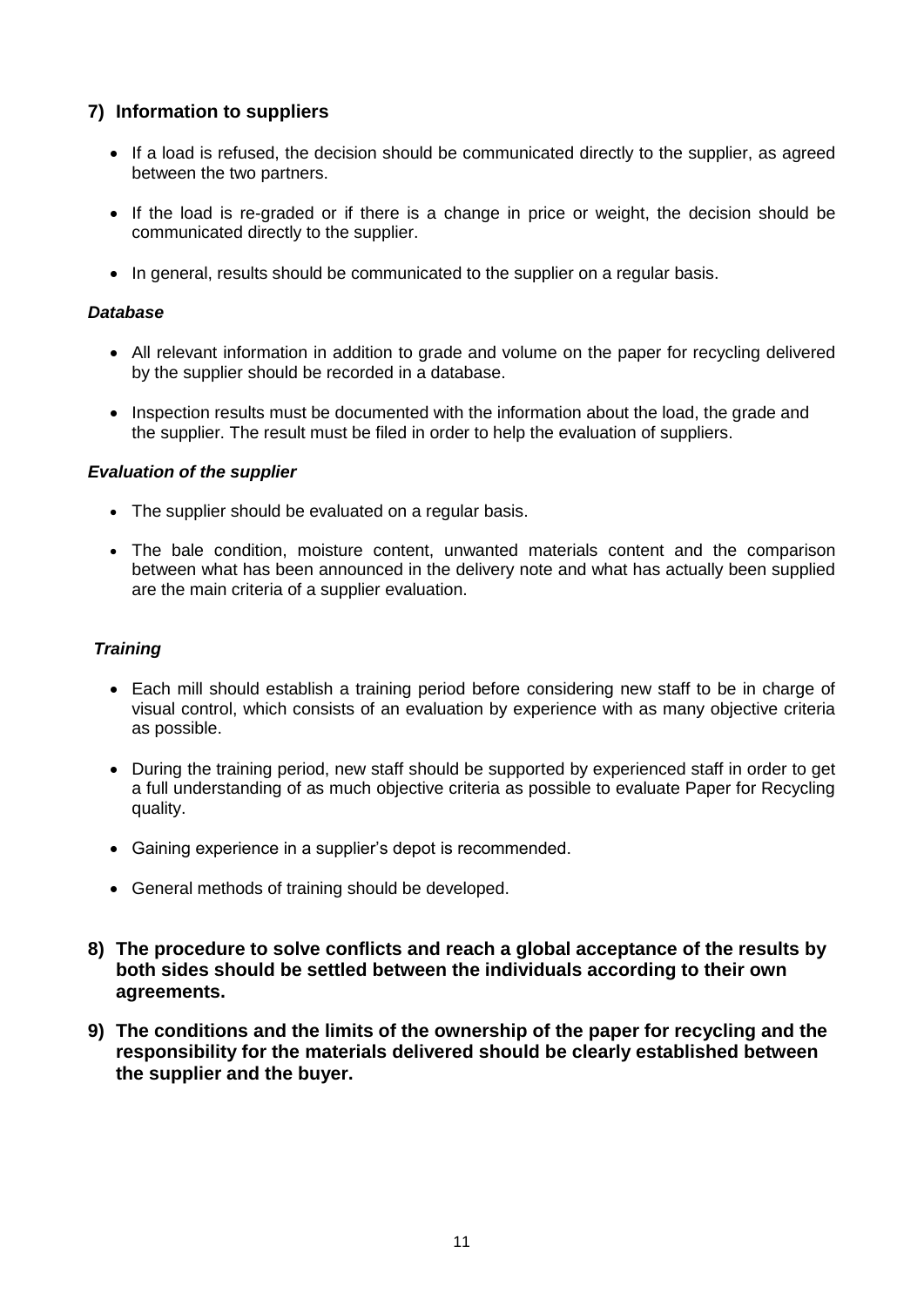# **Illustration of the Quality Control** Procedure

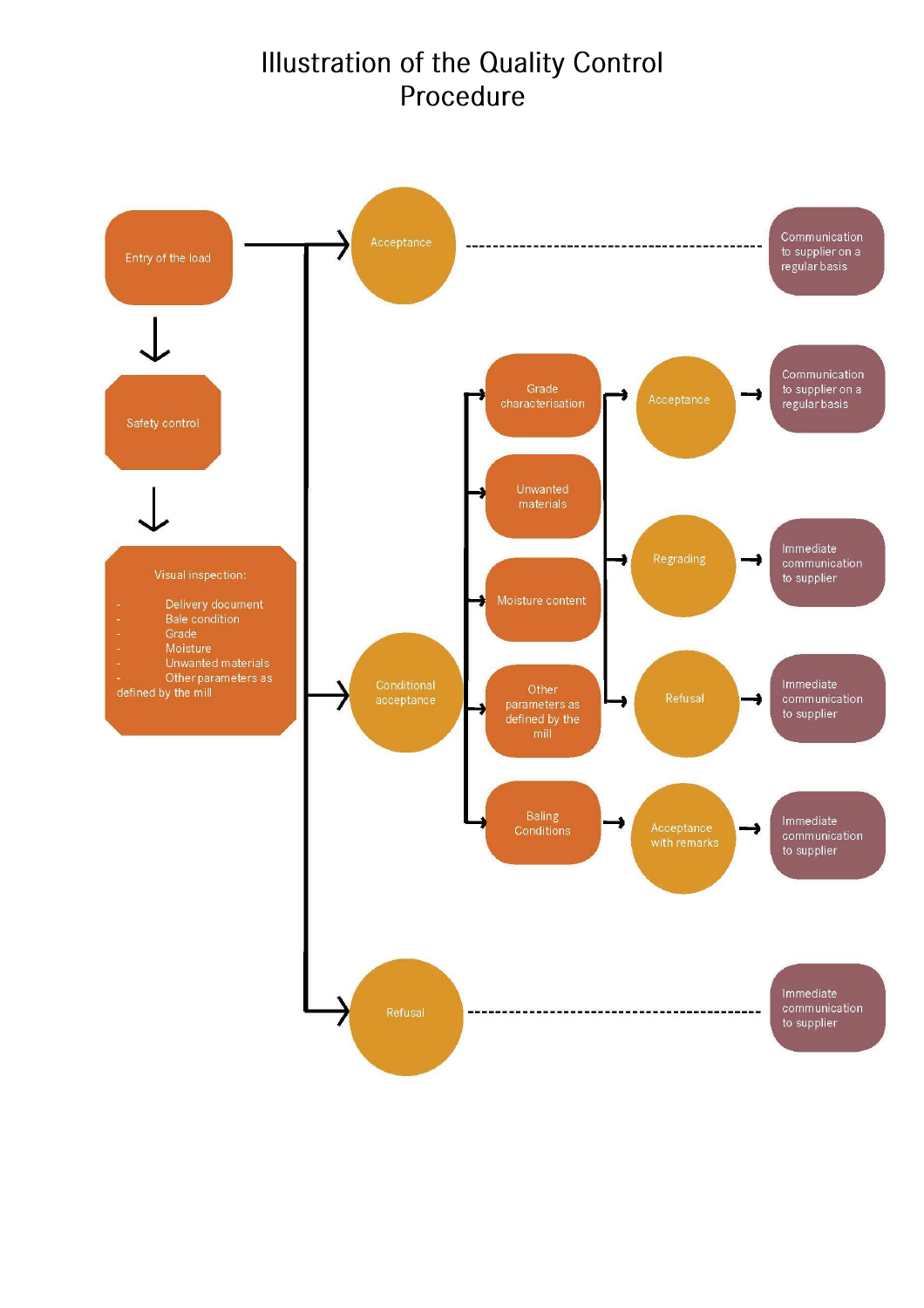# **Annex: Technical Measurement:**

The market for technical measurement is developing as technical devices are widely and increasingly used by the industry both for baled and loose material. Several devices are already on the market. It is highly recommended to use devices that are recognized by technical institutes. A regular calibration by comparison with the gravimetric method referring to ISO 287 should take place and the recommendations of the device manufacturers should be followed to be assured of the correct functioning of these devices.

In the following, examples of currently existing technical equipment are described:

1. Instrumental analysis via automatic sensor Near Infra-Red (NIR)

This system is found to be valid for the analysis of the moisture content and plastic content. Additionally, it can also be used for other necessary measures to manage the use of the material in the production process of the paper mill, such as for the analysis of the ash content and lignin. The method is based on the analysis of a PfR sample obtained by a core-drilling device, when it is passing, at a random drill core location and at a constant and controlled speed, in front of a sensor having a transmitter and NIR receptor.

In a similar method, a hole is drilled into the bale and the NIR sensor is introduced to measure directly in the bale.

It is recommended to select 1 bale per full load for the analysis.

2. Instrumental analysis via automatic microwave sensor

This system is considered as valid for the analysis of the moisture content.

The method is based on the analysis through the passing at a controlled speed of the transport means on which are loaded the PfR bales, between a transmitter on one side and a microwave receiver placed at the middle of the height of the load.

The analysed sample is equal to a band of about 50 to 200 cm (depending on the device) over the entire cross depth of the load. Several measurements are performed during the load passage. The method allows an analysis that can be reasonably considered as being that of the full load.

For further information, including on providers of technical measurement devices, please contact CEPI at mail@cepi.org.